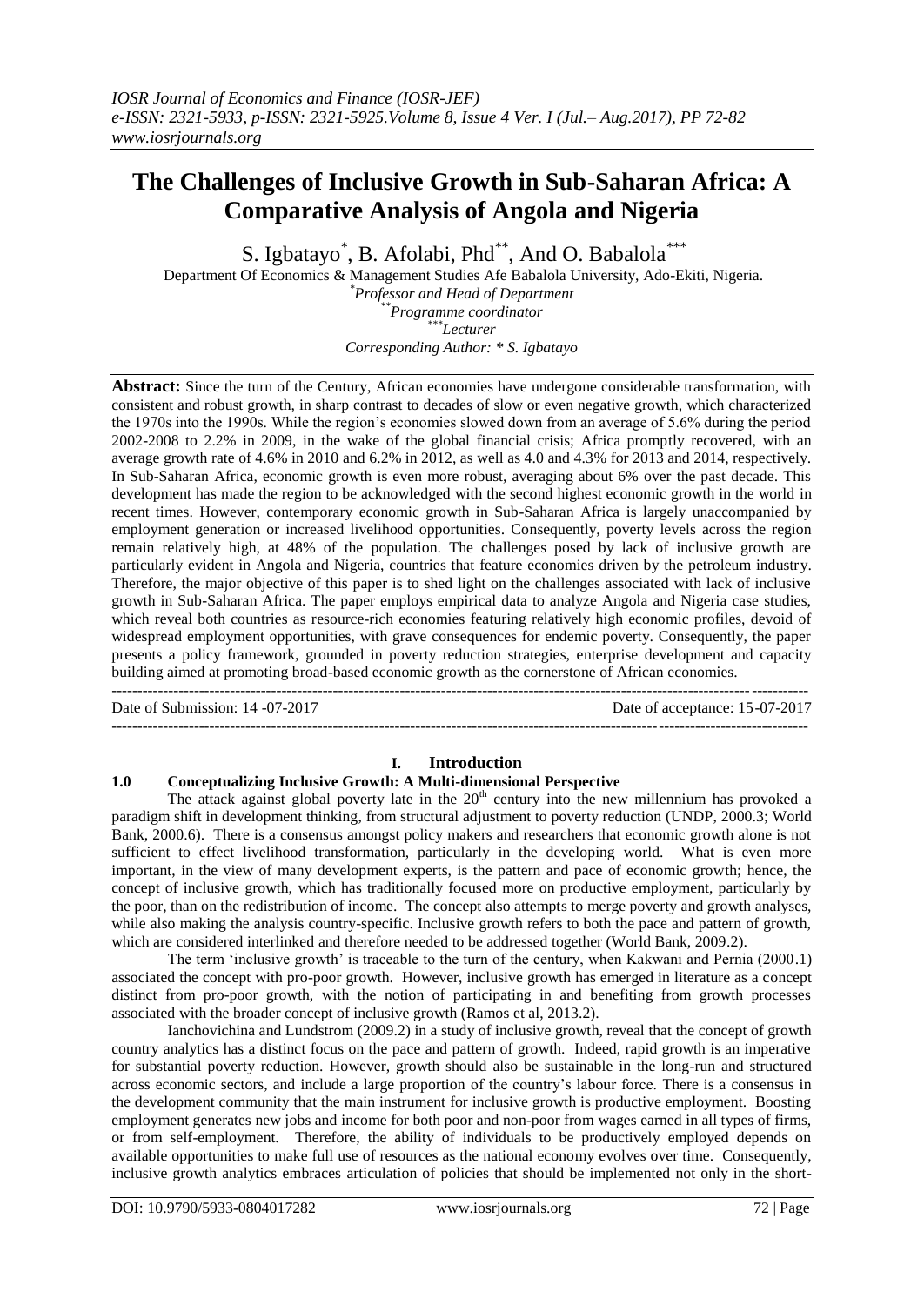run, but also in the long-run. Figure 1 illustrates inclusive growth analytics. It shows how increases through productive employment fuel both economic growth and poverty reduction. It also illustrates the pivotal role played by both waged employment and self-employment in the transformation of livelihoods, critical to inclusive growth.



**Source: Ianchovichina and Lundstrom (2009.8)**

Policies that promote inclusive growth are now an important element of most government strategies. In the developing world, there are several countries which have recorded considerable economic growth over the last decade but without substantial reduction in poverty. This trend calls for inclusiveness of growth strategy in such nations. This is particularly true for African countries which have recorded relatively high economic growth in the past couple of decades but have been unable to reduce poverty significantly. The AfDB (2012.2), in a study on inclusive growth across Africa, emphasized that the concept is broad-based, cutting across all sectors and protecting the disadvantaged and marginalized groups from macro-economic shocks. According to the study, fostering inclusive growth requires consideration of diverse segments of society to include age, gender, regional or geographical gaps and balances, as well as sectoral differences. Therefore, long-term and sustainable economic growth that is high enough for poverty reduction must be accompanied by growing productive employment to combat inequality and foster inclusive growth, according to the AfDB report.

# **1.1 The Challenges of Inclusive Growth in Sub-Saharan Africa**

Until recently, Sub-Saharan Africa had struggled with economic performance, characterized by slow or even negative growth throughout the 1980s into the 1990s. However, for the first time in a generation, there are reasons for optimism. An increasing number of countries in the region are recording economic progress, in a manifestation of better economic policies, grounded in structural reforms. Countries across the region have also successfully reduced domestic and external imbalances, resulting in economic efficiency. They have equally attracted a sustained flow of Foreign Direct Investment (FDI), which has been translated into more robust spending on healthcare, education, and other basic social services. In addition, governments across the region have embraced improved governance, reinforced by transparency, accountability and participatory framework (Basu et al, 2000.1).

However, Sub-Saharan Africa still faces numerous challenges that undermine its quest for economic transformation. Many economies in the region remain fragile and vulnerable to both domestic and external shocks. Despite the recent upturn in economic growth rates, poverty remains endemic and poses a threat to the realization of inclusive growth. Policy makers in the region continue to struggle with economic diversification and the need to integrate themselves into the global economy. Indications are that Africa's economies began a gradual turnaround in 1995, after decades of negative economic performance (Sala-i-matin & Pinkovskiy, 2010.10). The pace of economic growth on the continent accelerated at the turn of the new Millennium as the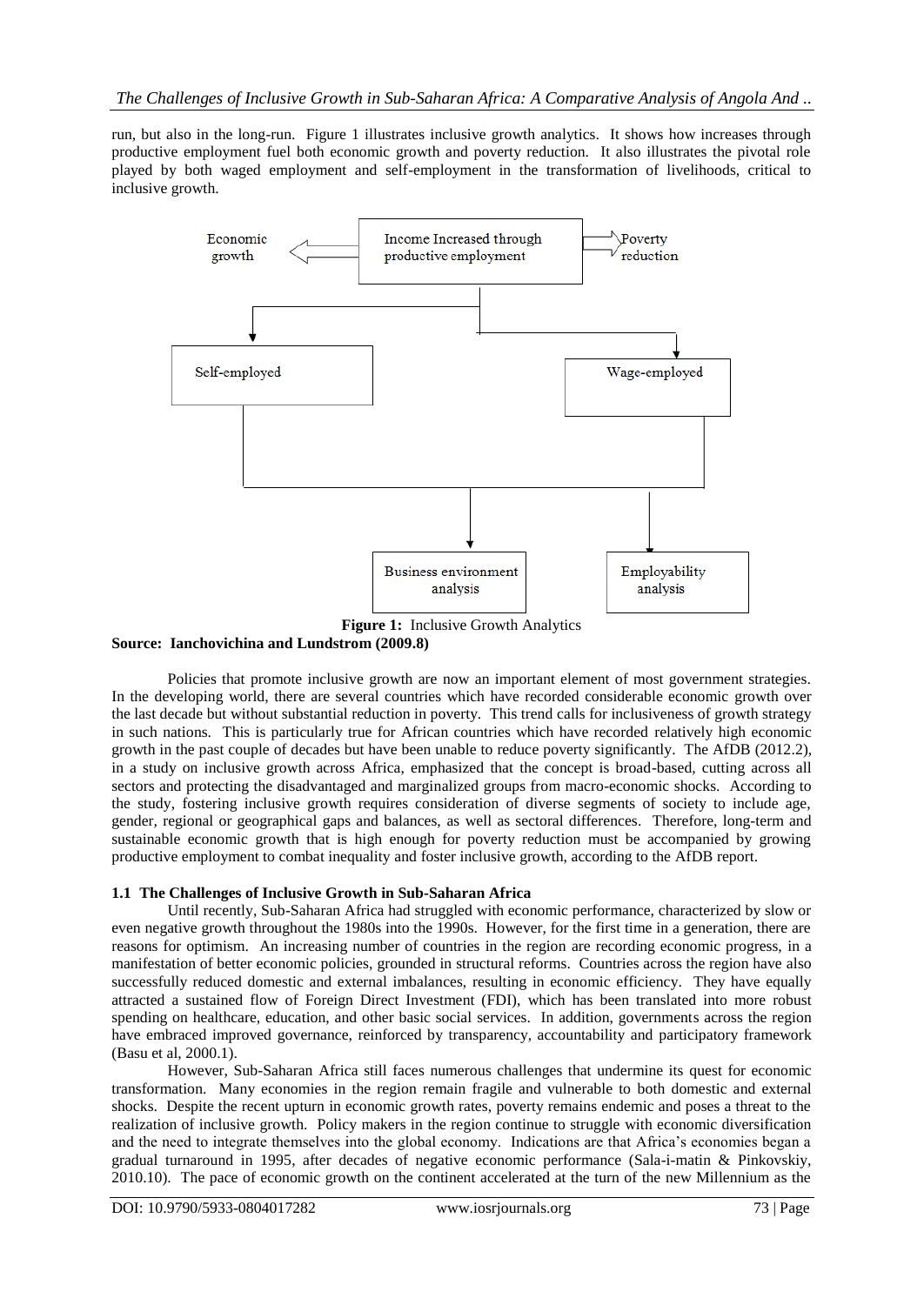trend widened amongst African economies. Economic growth on the continent averaged 6.5% between 2002 and 2007 (Arieff et al, 2010.5). Economic growth around the continent was driven by the global commodity boom; however, many other factors contributed as well. Both oil exporters and importers experienced growth beyond 5% between 2004 and 2008, while investment extended beyond traditional foreign interests in extractive industries. Figure 2 shows regional trends in economic growth around the world between 2000 and 2010, in comparison to Sub-Saharan Africa.



**Source: IMF, World Economic Outlook, 2011.25**

It shows the relatively high performance in GDP growth in Sub-Saharan Africa in comparison to other major regions of the world over the period in view. Rising economic fortunes in Sub-Saharan Africa, however, was constrained by the global economic crisis, which emerged with the meltdown of the United States' subprime mortgage market in 2007. The severe economic recession unleashed on the global economy is acknowledged as the most profound in over seventy years. Among other things, the global economic crisis was accompanied by a decline in international trade and finance, as well as a spread in financial contagion, which threatened global banking and financial markets. The crisis also unleashed macro-economic shocks on several economies in Sub-Saharan Africa, including rising inflation, unemployment and budget deficits, as well as a spike on food prices, which threatened social instability across the region.

However, as Figure 2 illustrates, economic growth in Sub-Saharan Africa recovered rapidly from the global economic crisis, in a demonstration of resilience, while other major regions, except East Asia and the Pacific, continue to struggle against the crisis. In fact, six of the ten fastest growing economies in the world are in sub-Saharan Africa (The Economist, 2010.42). In the aftermath of the global economic crisis, several economies in the region gathered momentum and resumed economic growth as illustrated in Figure 3. For example, the economies of Ethiopia and Uganda grew rapidly through the crisis. Indeed economic growth rebounded sharply in Uganda in 2010, up 4.7% from 1.7% in 2009 just shy, of its 5% pre-crisis level (2000- 2008) average growth (World Bank, 2011.10).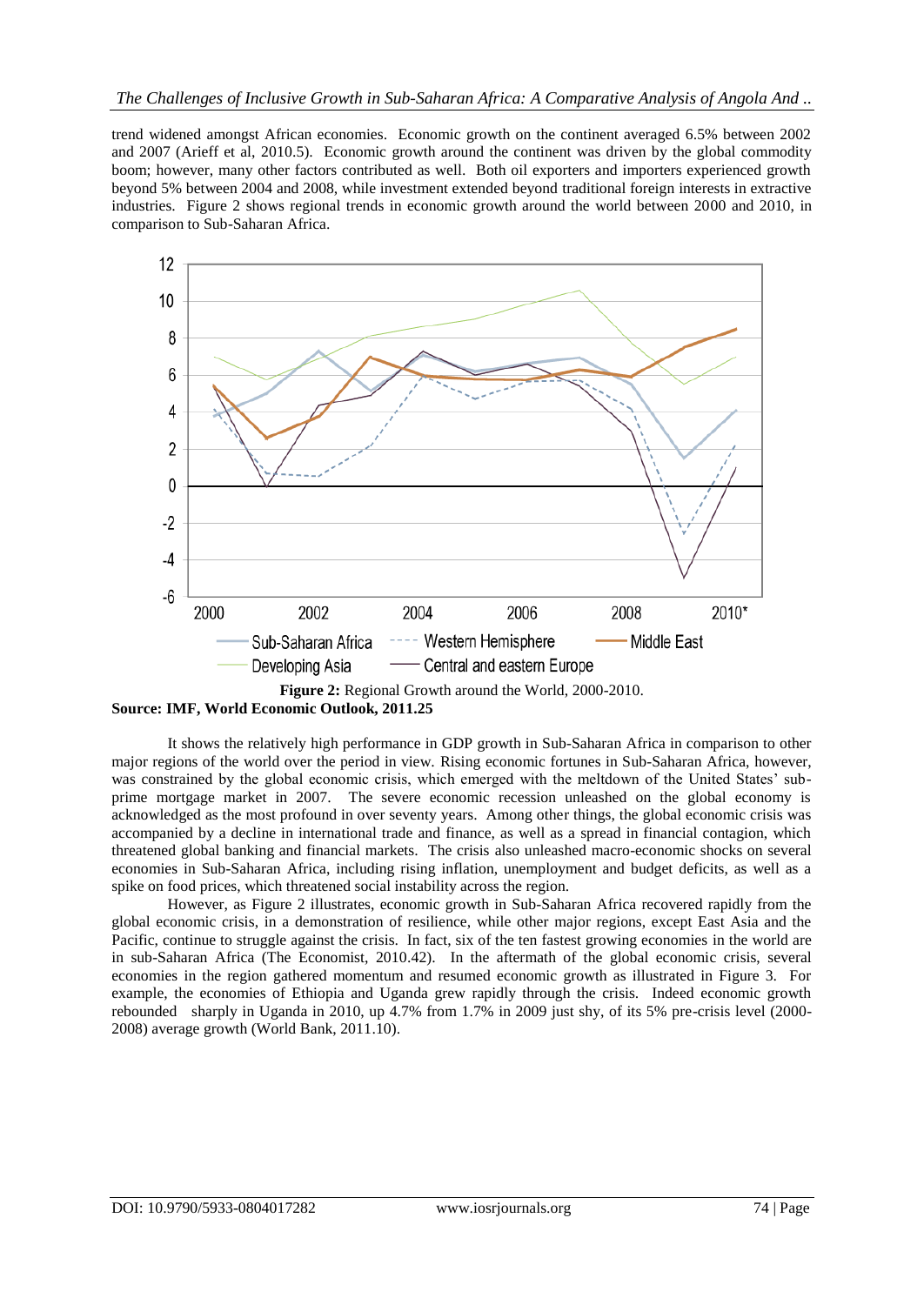

**Figure 3:** GDP Growth in Selected Economies in Sub-Saharan Africa, 2010-2011 **Source: IMF Database**

Economic growth in Sub-Saharan Africa has resumed its pre-crisis trajectory, as the global economy recovers from the recent economic recession. Economic growth in the region is driven by surging demand for Africa's primary commodities, as well as increasing domestic demand, underpinned by a surge in Foreign Direct Investment (FDI). Growth in the region strengthened to 4.5% in 2014, after rising 3.7% in 2012, 4.2% in 2013 and 4.5 in 2014. An interesting feature of the latest data on the region's growth profile shows that economic growth was relatively broad-based, with more than a third of countries around the region recording growth of 5% or more. Indeed, excluding South Africa, the region's second largest economy, average GDP growth for the rest of the region in 2013 was 6.0%, second only to developing East Asia and the Pacific, at 7.2% (World Bank, 2014.12). Capital flows to the region in 2013 was robust, at 5.8% of regional GDP, but less than the 6.4% of regional GDP in 2012 due to a reduction in portfolio debt inflow to South Africa. After declining by 8.6% in 2012, net foreign direct investment inflows to the region grew by 10.7% to US\$31.9billion in 2013, reinforced by new hydrocarbon discoveries in several countries, including Mozambique and Tanzania (World Bank, 2014.13).

Economic growth in sub-Saharan Africa in 2013 featured a broad dimension. Growth was strong in resource-rich countries, including Sierra Leone and the Democratic Republic of Congo, attributable to high production in the mining sector. Also, growth rebounded in the post conflict countries of Cote D'Ivoire and Mali, underscored by improvement in political stability and the security situation.

Non-resource-rich countries, particularly Ethiopia and Tanzania experienced robust economic growth in 2013 as well (World Bank, 2013.5a). However, strong economic growth rates recorded by several economies in sub-Saharan Africa masked substantial variations in sub-regional trends. A disaggregation of data on economic growth across the region reveals interesting trends and developments. Table 1 shows real GDP growth rates across sub-regions in sub-Saharan Africa, from 2005 (including projections) to 2015.

| <b>Table 1:</b> Sub-regional GDP growth in Sub-Saharan Africa, including Projections, 2005 – 2015 |         |      |      |      |         |         |         |  |
|---------------------------------------------------------------------------------------------------|---------|------|------|------|---------|---------|---------|--|
| Real GDP growth %                                                                                 | 2005-09 | 2010 | 2011 | 2012 | 2013(e) | 2014(p) | 2015(p) |  |
| Central Africa                                                                                    | 4.1     | 5.9  | 4.4  | 5.8  | 3.7     | 6.2     | 5.7     |  |
| East Africa                                                                                       | 7.1     | 7.3  | 6.3  | 3.9  | 6.2     | 6.0     | 6.2     |  |
| Southern Africa                                                                                   | 5.2     | 3.7  | 3.9  | 3.3  | 3.0     | 4.0     | 4.4     |  |
| West Africa                                                                                       | 5.7     | 7.1  | 6.9  | 6.9  | 6.7     | 7.2     | 7.1     |  |
| Sub-Saharan Africa (SSA)                                                                          | 5.6     | 5.6  | 5.5  | 4.9  | 5.0     | 5.8     | 5.9     |  |

**Table 1:** Sub-regional GDP growth in Sub-Saharan Africa, including Projections, 2005 – 2015

# **Source: Adapted from Africa Economic Outlook, 2014.31.**

Data in Table 1 show that East and West Africa recorded the fastest growth rates in Sub-Saharan Africa, above 6%. Overall, growth in sub-Saharan Africa in 2013 was 5% and projected to be 5.8% and 5.9% for 2014 and 2015, respectively.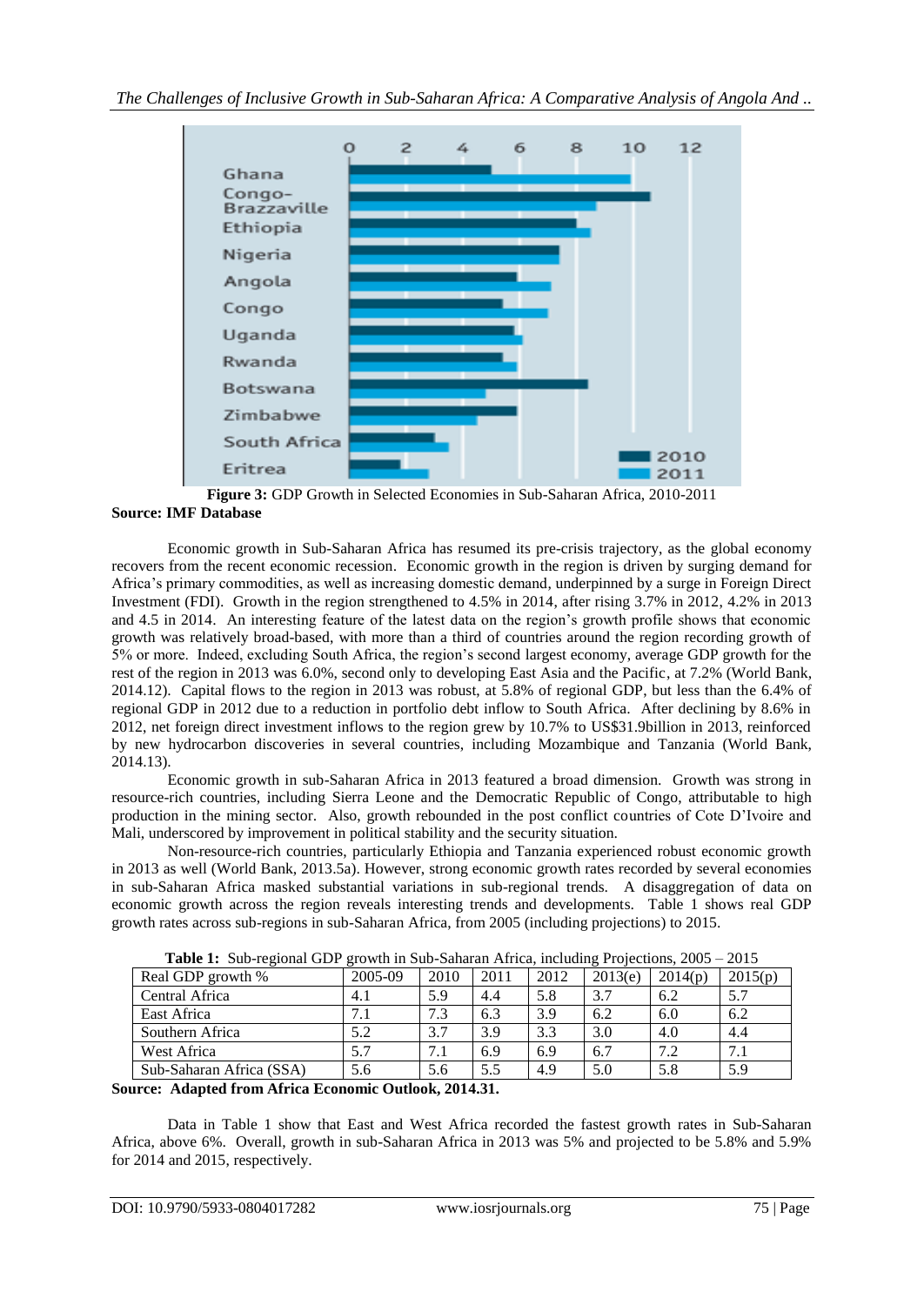Despite the robust growth rates recorded across Sub-Saharan Africa since the turn of the Millennium, the positive development is largely unaccompanied by employment generation. In a reflection of structural difficulties which the region's economies face, there is indeed lack of inclusive growth across the region. Also, according to the result of a survey conducted across 34 African countries, there was little change in the level of poverty at the grassroots level after a decade of economic growth (Sy, 2014.2). Also, a recent report by the International Labour Organization (ILO, 2014.10) reveals that Sub-Saharan African has the highest rate of vulnerable employment in the world, estimated at 77.4% in 2013. Vulnerable employment is defined as unpaid family workers and own-account workers as a percentage of the labour force. The ILO report also reveals the proportion of working-age population in paid employment across Sub-Saharan Africa is low, at 13.7%. This is yet another affirmation to the lack of inclusive growth in the region.

Unemployment is also a major macro-economic challenge in the region. In a recent report, the United Nations Economic Commission for Africa (UNECA, 2013.10) reveals that unemployment rates have risen from 7.4% to 8.2% between 1998 and 2009 in sub-Saharan Africa. Unemployment record is even more sobering amongst the region's youths. While young people make up 40% of Africa's working-age population, they have the highest unemployment rates at 12% of the population in sub-Saharan Africa, according to the UNECA report. Overall, the report concludes that Africa's commodity-driven growth trends had done little to lower unemployment and poverty rates.

# **II. An Overview Of Angola's Economic Profile**

# **2.1 Assessing Angola's Economic Performance: Recent Trends and Developments**

Following the resolution of the civil war in Angola, after 27 years of conflict, the economy gathered momentum for sustained growth. Indeed, between 2002 and 2008, Angola experienced some of its highest real GDP growth in its history (Angola Brief, 2012.1). After the nation's conflict ended in 2002, Angola's s real GDP grew 15% per year between 2003 and 2007; rising from 3.3% in 2003 to more than 20% in 2007 and ranking the country amongst the world's top five performers (USAID, 2008.5). The high growth is driven by the global oil boom, soaring commodity prices, as well as government's reconstruction and rehabilitation programmes. By 2006, GDP growth outside the oil sector was estimated at 27.5%, including strong performance in manufacturing and agriculture. However, oil and diamonds together accounted for about 61% of GDP.

The surging growth trend was constrained by the global economic crisis, which hit the global economy in 2008. Consequently, Angola's GDP contracted in 2009, undermined by the global plunge in crude oil prices. Petroleum and related activities contributed about 85% to Angola's GDP in 2009; therefore, the decline in oil prices from US\$145.00/barrel to US\$30.28 was a major blow to government revenue and its budgetary obligation (WRI, 2011.2).

However, Angola's economy showed resilience against the onslaught of the global economic crisis. After a brief stagnation from 2009 to mid-2011, the economy resumed its growth trajectory, rising to 8.1% in 2012, from 3.1% in 2011. The oil sector remains the driving force propelling Angola's economy, as oil accounted for about 96% of its exports in 2012. In fact, growth in the oil sector rebounded from 5.6% decline in 2011 to an estimated growth of 5.2% in 2012, contributing 1.8% to overall GDP growth (World Bank, 2013.2). During the year, the oil and gas sector contributed about 85% to GDP and about 80% of government revenue (KPMG, 2013.7). Diamond exports contributed an additional 5% to the nation's export in 2012.

Angola, Africa's second largest producer of crude oil, grew by 6.8% in 2013 and 4.5% in 2014. As usual, the nation's GDP was driven by oil activity, but non-oil sectors accounted for a significant proportion of the nation's GDP during the year, including agriculture, manufacturing and construction sectors. Table 2 shows Angola's major macro-economic indicators from 2013 to 2016.

| <b>Tuble 2.</b> This one beloced macroeconomic mateutols, 2012 2013 |      |         |         |         |  |  |  |
|---------------------------------------------------------------------|------|---------|---------|---------|--|--|--|
|                                                                     | 2013 | 2014(e) | 2015(p) | 2016(p) |  |  |  |
| Real GDP                                                            | 6.8  | 4.5     | 3.8     | 4.2     |  |  |  |
| Real GDP/capita Growth                                              | 3.7  | 1.4     | 0.7     |         |  |  |  |
| <b>CPI</b> Inflation                                                | 8.8  |         |         | 8.7     |  |  |  |
| Budget balance % GDP                                                | 0.3  | $-2.2$  | $-10.6$ |         |  |  |  |
| Current Account Balance% GDP                                        | 5.8  | 2.7     | $-5.9$  | $-2.2$  |  |  |  |
|                                                                     |      |         |         |         |  |  |  |

**Table 2:** Angola- Selected Macroeconomic Indicators, 2012-2015

**Note: Estimates (e) and Projections (p)**

## **Source: Africa Economic Outlook, 2015.3**

Table 2 also shows projections for GDP growth for 2015 and 2016, placed at 3.8 and 4.2, respectively.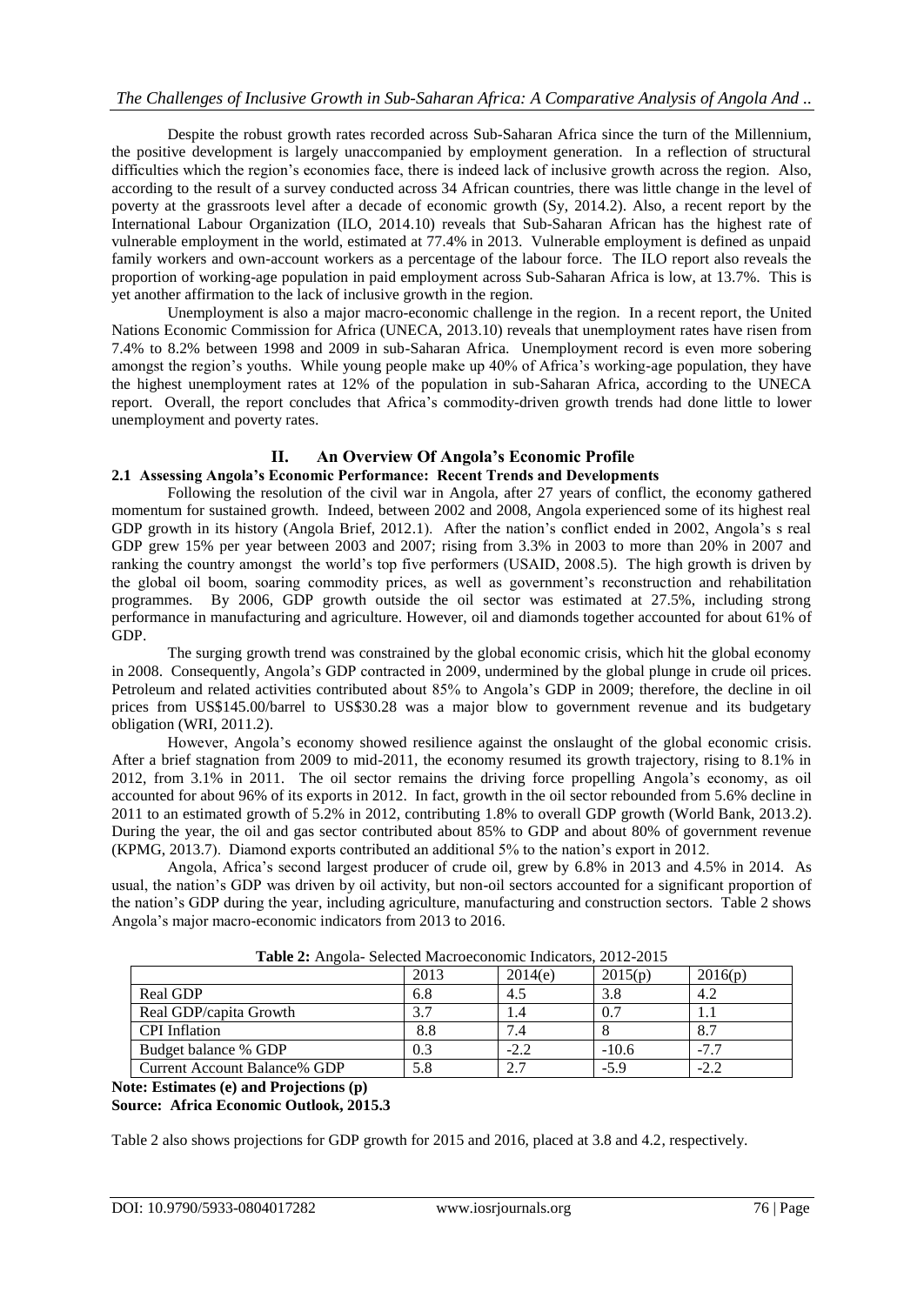## **2.2 The Pivotal Role of Angola's Oil and Gas Sector to Contemporary Economic Growth**

Angola is sub-Saharan Africa's second largest crude oil producer, behind Nigeria. The nation's oil derivates industry accounts for 91.92% of total exports. Angola is a key player in Africa's oil industry as both a major producer and exporter. The nation's offshore activity is recognized as world-class, for both oil exploration and production (KPMG, 2013.21). Angola's economy is driven by the oil sector, which accounts for more than 50% of GDP and 80% of government revenue. The nation's oil company, Sonangol, was established in 1976 to manage Angola's fuel production and distribution. The first commercial oil discovery in Angola was made in 1955 in the onshore Kwanza (Cuanze) basin. The industry has grown tremendously, despite the civil war which raged from 1975-2002. It should be noted however that currently, almost all the oil produced in Angola comes from offshore fields, off the coast of Cabinda, as well as deepwater fields in the lower Congo basin.

In 2013, oil production in Angola was estimated at 1.8 million barrels per day (bb1/d) of petroleum and other liquids, of which more than 1.7 million bbl/d was crude oil (EIA, 2014.5). Angola's oil production has risen by 15% from 2002 to 2008, driven by production from multiple deepwater fields that were discovered in the 1990s. Figure 3 shows Angola's annual crude oil production and consumption from 2004 to 2013. It shows the nation's oil production peaked in 2008, with about 2 million bbl/d.



**Angola' Crude Oil Production and Consumption, 2004-2013**

**Source: EIA, 2014.5**

Over the past few years, total oil production in Angola has averaged 1.8 million bbl/d, including 1.7million bbl/d of crude oil. Indeed, Angola's oil production profile has been stagnant as a result of persistent technical problems associated with water injection systems, gas cooling and floating, production, storage and offloading (FPSO) units with some projects (EIA, 2014.6).

Angola's economy has relied heavily on the oil sector, which accounts for over 95% of the nation's annual export revenue, making it the least-export diverse economy in Africa (World Bank, 2013.5). This development holds several implications for the nation's economy. First, oil exports generate foreign revenue inflows, causing the Kwanza, the domestic currency to appreciate and undermine the competitiveness of the non-oil sector. This development makes Angola's goods more expensive for foreign consumers, while foreign goods become cheaper for domestic consumers. Second, the oil sector and related industries tend to offer the highest returns to both financial and human capital, consequently attracting the lion's share of domestic credit, which employ the best educated and the most experienced labour in the economy. This further undermines the competitiveness of the non-oil industries. Finally, the revenue generated by oil boosts domestic demand for non-tradable sector. These developments create distortions that undermine the nation's economy.

## **2.3 The Challenges of Inclusive Growth in Angola and Implications for the Social Sector**

Despite Angola's rich stock of natural resources, as well as accelerated economic growth in the last couple of decades, the nation still ranks 148<sup>th</sup> out of 187 countries in the 2013 UNDP Human Development Index. In an affirmation to lack of inclusive growth in Angola's economy, unemployment has remained high, averaging an estimated 26% since 2007 (AEO, 2012.19).

Poverty has also emerged as a development challenge in Angola. Near the end of the civil war in 2001/2002, about 70% of the population was living on less than PPPUS\$1.00 per day, the international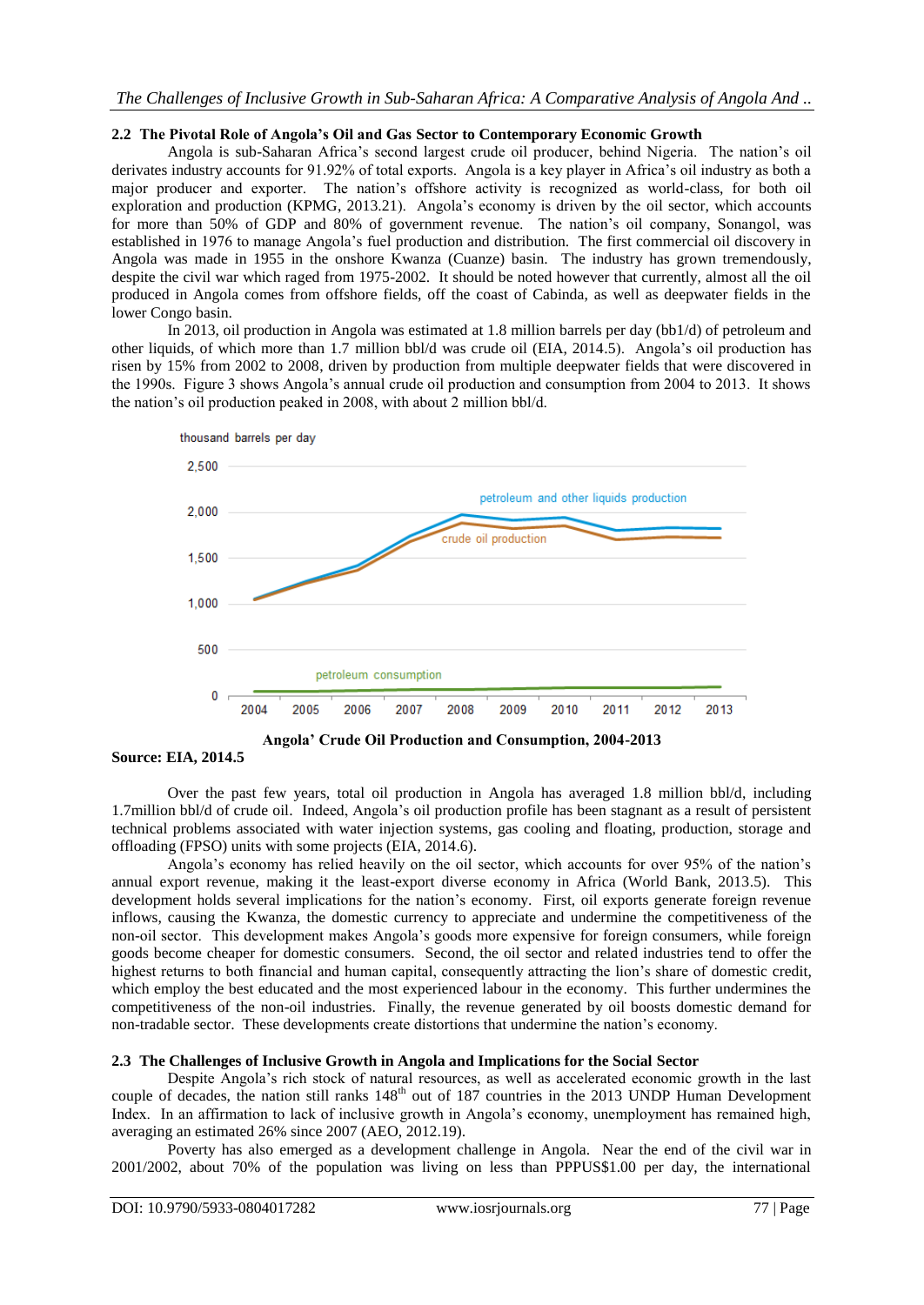benchmark for the measurement of poverty in the developing world. In addition, the degree of income inequality was ranked amongst the highest in the world, with an estimated Gini coefficient of 0.62 (USAID, 2008.10). While the 2013 edition of the Integrated Household Survey and Population Well-Being Report affirms a reduction in the Head-count Poverty Ratio to 37% of the population, the poverty incidence is three times higher in the rural areas (58%) than in urban centres (19%). Also, only 30% of the poor-against 51% of the non-poor- have access to clean drinking water and there are similar data for sanitation (40% and 72%, respectively). Indeed, only 5% of the poor have access to all the three key infrastructure services, while for the non-poor the proportion rises to 32% (AEO, 2014.10).

#### **III. An Overview Of Nigeria's Economic Profile 2.4 Assessing Nigeria's Economic Performance: Recent Trends and Developments**

Nigeria's economic performance has fluctuated widely, particularly in the past three decades. The struggle with economic growth began in the late 1970s, when the nation's economy was hit by the effects of a global recession, resulting in negative growth. This was followed by economic stagnation in the 1980s and slow growth in the 1990s (United Nations, 2001.30). Indeed, over the period 1992 to 2002, Nigeria's annual GDP growth was measured at 2.25%. Consequently, the nation's economy was ranked amongst the most volatile in the world for the period 1960 to 2000 (World Bank, 2003.5). However, with the re-emergence of democracy in the nation's polity in 1999, the new administration quickly began to implement a measure of economic reform agenda aimed at stimulating growth and embracing good governance, after a prolonged period of autocratic rule, characterized by a string military regimes. In response to the economic reform agenda, the nation's economy gathered momentum and was primed to take off by 2004 (Okonjo Iweala, 2007.2). In a development attributed to the results of economic reform, as well as favourable oil prices in the global market, Nigeria's economy has soared over the last decade, with an average annual GDP growth estimated at 8%. This implies that the nation's economy is 170% larger today than it was a decade ago. Similarly, it also implies that the Nigerian non-oil economy has assumed an even larger dimension, 240% higher than a decade ago (World Bank, 2013.7a).

In sharp contrast to the boom-bust cycles of previous decades, Nigeria has experienced no macroeconomic crisis in the past decade, in spite of the global economic crisis, which has undermined the world economy.

Nigeria, in an attempt to reflect the real measures of the nation's macroeconomic indicators, rebased its GDP from 1990 to 2010 (NBS, 2014.11; MGI, 2014.6). This development has resulted in an 89% increase in the estimated size of the nation's economy. Consequently, Nigeria has now emerged as the largest economy in Africa, with an estimated nominal GDP of US\$510 billion, surpassing South Africa's US\$352 billion. The initiative also reveals a more diversified economy than previously thought. The development affirms that Nigeria maintained an impressive growth over a decade, estimated at 7.4% growth of real GDP between 2003 and 2013. The performance was underpinned by favourable improvements in the non-oil sector, with real GDP growth of 5.4%, 8.3% and 5.4% in 2011, 2012 and 2013, respectively. Agriculture, trade and services are the main drivers of non-oil sector growth. On the other hand, the oil sector, which had emerged as the cornerstone of the nation's economy in the past four decades, has slowed down in recent times, with unimpressive growth of 3.4%, -2.3% and 5.4% estimated for 2011, 2012 and 2013, respectively. However, economic output showed a robust growth in 2014, estimated at 6.3% The growth in the sector was undermined throughout 2013 by supply disruptions attributed to oil theft and pipeline vandalism, as well as weak investment in upstream activities with no new oil finds (AEO, 2014a) Table 3 shows Nigeria's recent macroeconomic indicators, including projections for 2015 and 2016.

|                              | 2013 | 2014(e) | 2015(p) | 2016(p)   |  |  |  |
|------------------------------|------|---------|---------|-----------|--|--|--|
| Real GDP growth              | 5.4  | 6.3     | 5.C     | 6.0       |  |  |  |
| Real GDP/capita Growth       | 2.6  |         | 2.2     | 3.3       |  |  |  |
| <b>CPI</b> Inflation         | 8.6  | 8.1     | 8.3     | $\cdot$ 0 |  |  |  |
| Budget Balance % GDP         |      | 0.1     | $-4.5$  | $-3.9$    |  |  |  |
| Current Account Balance% GDP | 3.9  |         | $-3.7$  | $-3.0$    |  |  |  |

**Table 3:** Nigeria – Selected Macroeconomic Indications, 2012-2016

**Note: Estimates (e) and Projections (p)**

# **Source: Africa Economic Outlook, 2015.3a**

Table 3 also shows projections for real GDP growth of 5% and 6% for 2015 and 2016, respectively. However, the projections appear rather unrealistic, given the sharp decline in the global prices of crude oil since late 2014.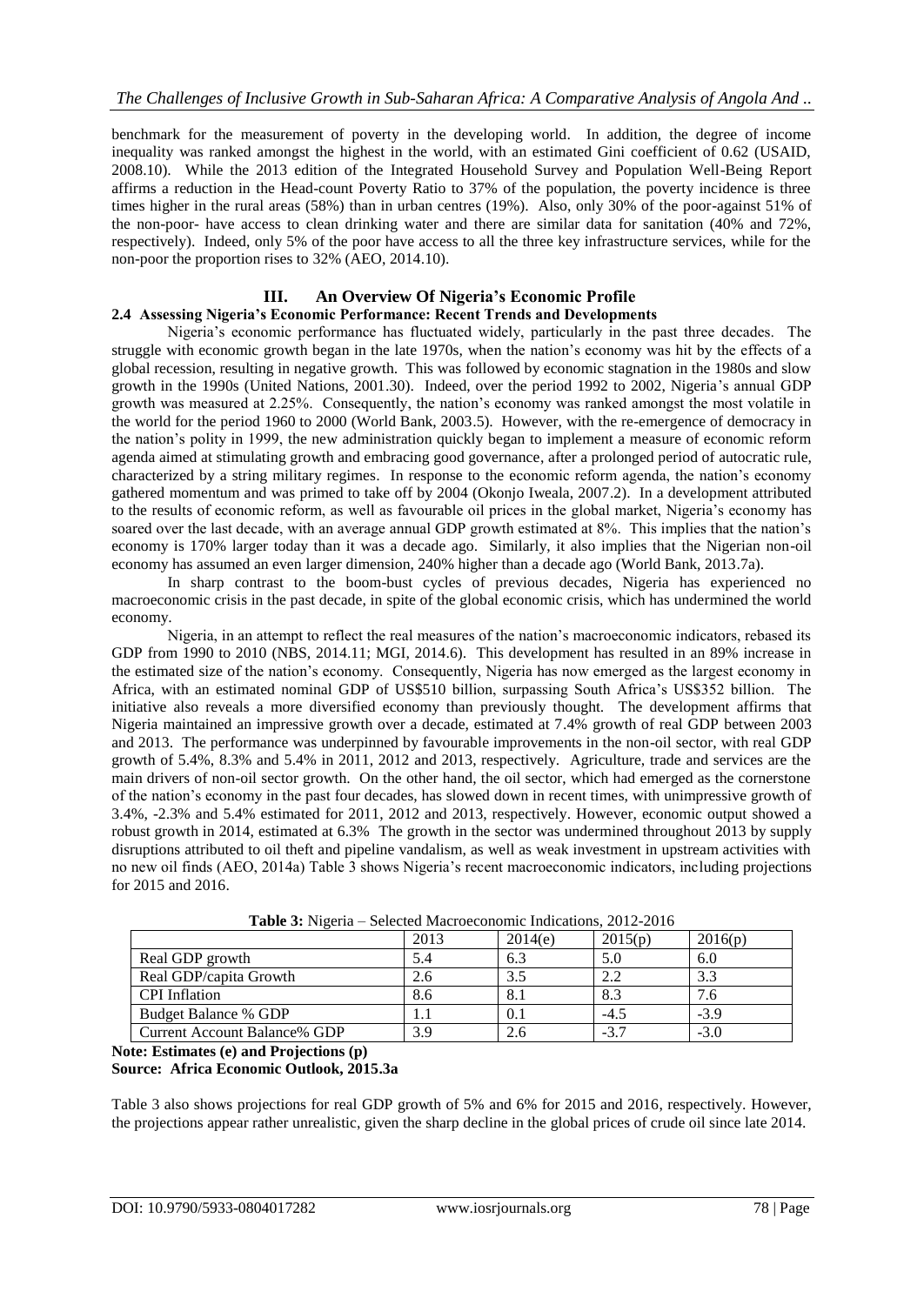# *The Challenges of Inclusive Growth in Sub-Saharan Africa: A Comparative Analysis of Angola And ..*

## **2.5 The Pivotal Role of Nigeria's Oil and Gas Sector to Contemporary Economic Growth**

Nigeria's economy is largely driven by the oil sector. Crude oil was discovered in Nigeria's Niger Delta region in 1956 and the nation began to export the commodity in 1958. The nation's economy actually began to depend on crude from since the early 1970s. Using 1970 as a benchmark, Nigeria gained an extra US\$390 billion in oil-related revenue over the period 1971-2005, or about 4.5 times 2005 GDP, expressed in constant 2000 US\$ dollars (Budina and Van Wijnbergen, 2008.2). This development has generated windfall revenues for the Nigerian government, with several implications. With rising oil revenue, policy makers in Nigeria marginalized the agricultural sector, which hitherto was the mainstay of the nation's economy.

However, the petroleum sector is an enclave economy, with little linkage to the other sectors of the economy. Also, it is susceptible to international price volatility, a factor that is driven by market demand. Therefore, over the past several decades, the pattern of revenue generated has featured few years of rising prices, followed by several years of falling prices, which creates fiscal imbalances and unleashes such macroeconomic shocks as unemployment, inflation, rising budget deficits and a debt 'overhang'. Furthermore, rising oil revenue in the past had unsettled the Nigerian economy, resulting in an increase in the value of the domestic currency or the Naira, rendering the nation's non-oil commodity prices uncompetitive in the international market, while making imported goods relatively inexpensive for domestic consumption. The petroleum sector has also been susceptible to corrupt practices, becoming a conduit for corrupt enrichment, particularly by technocrats and the elite. In recent times, renewed surges in crude oil prices have fueled Nigeria's economic growth, in recent times, as shown in figure 4.



**Figure 4** Nigeria's Economic Growth, driven by rising Oil Prices, 2009-2012 **Source: IMF Database**

The nation's contemporary economic growth profile, in the opinion of analysts, is largely driven by international crude oil prices (Hussain and Salinas, 2012.1). Nigeria is a major player in the global oil and gas industry. It is the largest crude oil producer and exporter in Africa. In 2012, it emerged as the world's fourth largest exporter of Liquefied Natural Gas (LNG). The oil sector accounts for 80% of annual government revenue, as well as 92% of its export proceeds. The nation's proven crude oil reserves are estimated at 37.2 billion barrels as of January, 2013, ranking the nation second largest in Africa, behind Libya (EIA, 2014a). Crude oil production peaked in Nigeria in 2005, at 2.44bbl/d. The industry experienced a decline thereafter, as violence linked to militant groups surged, forcing many industry players to shut production and abandon facilities. However, oil production recovered slightly in the aftermath of government's amnesty programme, which rehabilitated militants who agreed to discontinue attacks on oil installations in exchange for cash payments and training opportunities. Consequently, production began a steady rise since 2009, following a decline by more than 25% or an average of 1.8 million bbl/d. Figure 5 illustrates Nigeria's crude oil production and consumption from 2003 to 2012. It shows the peak in production in 2005 and the subsequent decline in the industry.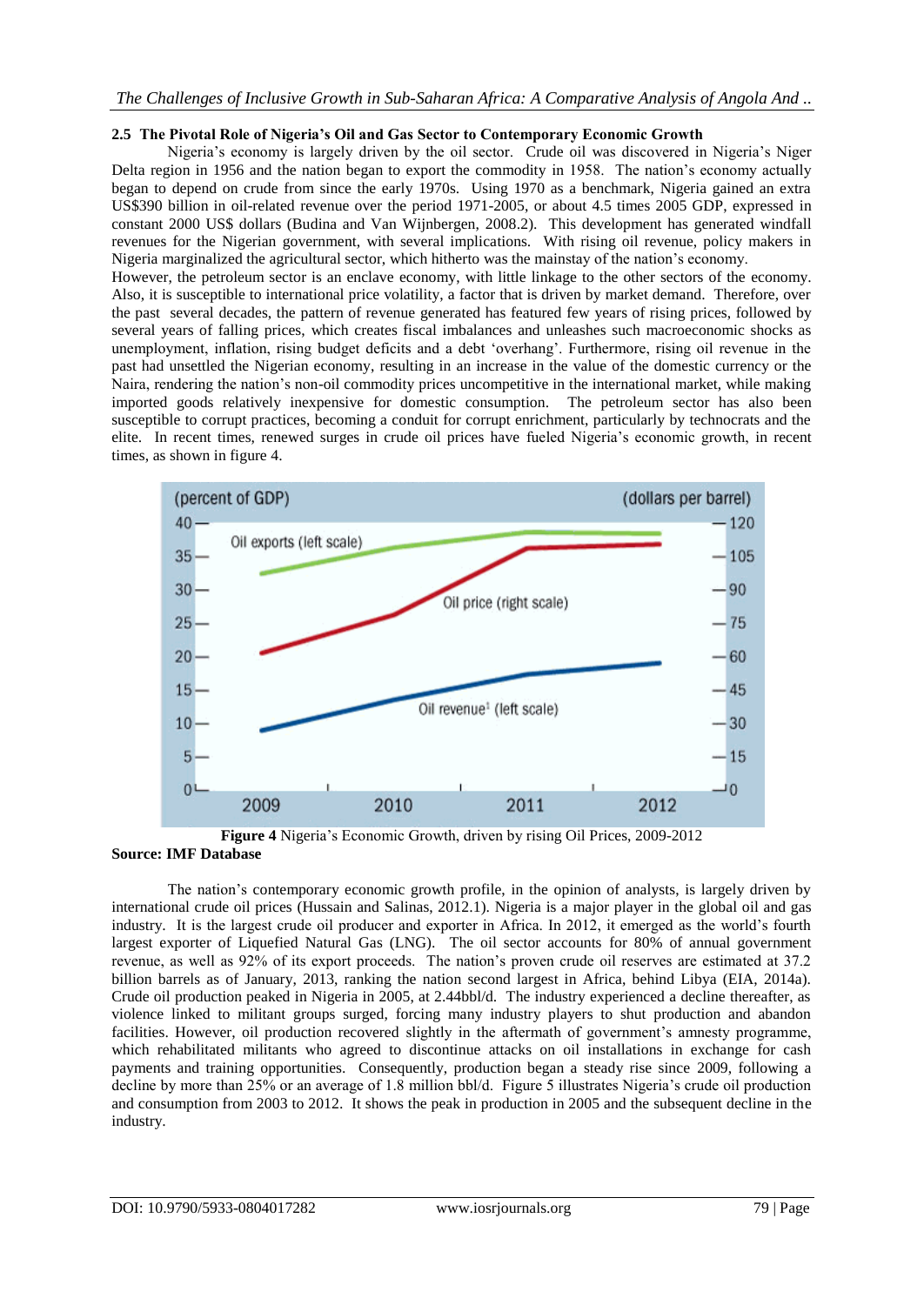

**Source: EIA, 2014.6a.**

## **2.6 The Challenges of Inclusive Growth in Nigeria and Implications for the Social Sector**

Nigeria's economic growth over the past decade is the highest in the nation's history. However, the positive economic performance is yet to trigger inclusive growth, as the benefits associated with economic growth have failed to trickle down to the poor. Consequently, poverty and unemployment remain as the major binding constraints to the nation's development aspirations (AEO, 2014.18a). The major challenge in Nigeria remains how to translate the nation's rich stock of natural resources into sustainable wealth for its teeming population. Despite the nation's recent growth profile, the fortunes of the poor are yet to be transformed. In a development paradox, the proportion of the people living in poverty had risen steadily from 65.5% in 1996 to 69.0% in 2010. Also, the Gini coefficient, a measure of inequality, also rose from 0.429 in 2004 to 0.047 in 2010. Indeed, available data show worsening poverty in the nation's rural areas, with a head count poverty ratio of 66% of the rural population in 2010 (AEO, 2012.5a).

In another affirmation to the lack of inclusive growth in Nigeria, the unemployment rates are sobering. According to National Bureau of Statistics (NBS), the 2011 Annual Socio-Economic Report reveals an unemployment rate of 24%, compared to 21% in 2010. The unemployment rates for the youth are even worse, at 38% for the population group aged 15-24. On the other hand, the unemployment rate for the population group aged 25-44 years was placed at 22%, while it was 18% for the 45-59years age group and 21% for those aged between 60 and 64 years. The unemployment rate was also higher in rural areas (26%) than urban centres (17%). The consequences of mass youth unemployment are evident in the rising number of cases associated with armed robbery, hostage-taking for ransom, illicit drug trafficking and addiction, militancy, including the 'Boko Haram' menace.

# **IV. Summary, Recommendations And Conclusion**

# **2.7 Summary**

In recent times, inclusive growth has been acknowledged as a key ingredient in the transformation of people's lives, particularly in the developing world. The concept is described as the pattern and pace of economic growth that allows the poor to participate in, and benefit from, growth. While several economies in sub-Saharan Africa have experienced robust growth over the past couple of decades; the trend is largely unaccompanied by employment generation. It has therefore done little to reduce endemic poverty, which continues to undermine development efforts in the region. The lack of inclusive growth is a major feature of the economy in both Angola and Nigeria. Both countries rely on crude oil exports for government revenue and foreign exchange earnings. However, the oil sector is an enclave economy, with little linkages to the other sectors of the economy. It is also capital intensive, generating relatively few jobs, when compared to such other sectors as agriculture and services. The lack of inclusive growth poses a threat to social stability across sub-Saharan Africa, as policy makers struggle to mitigate the effects on the polity.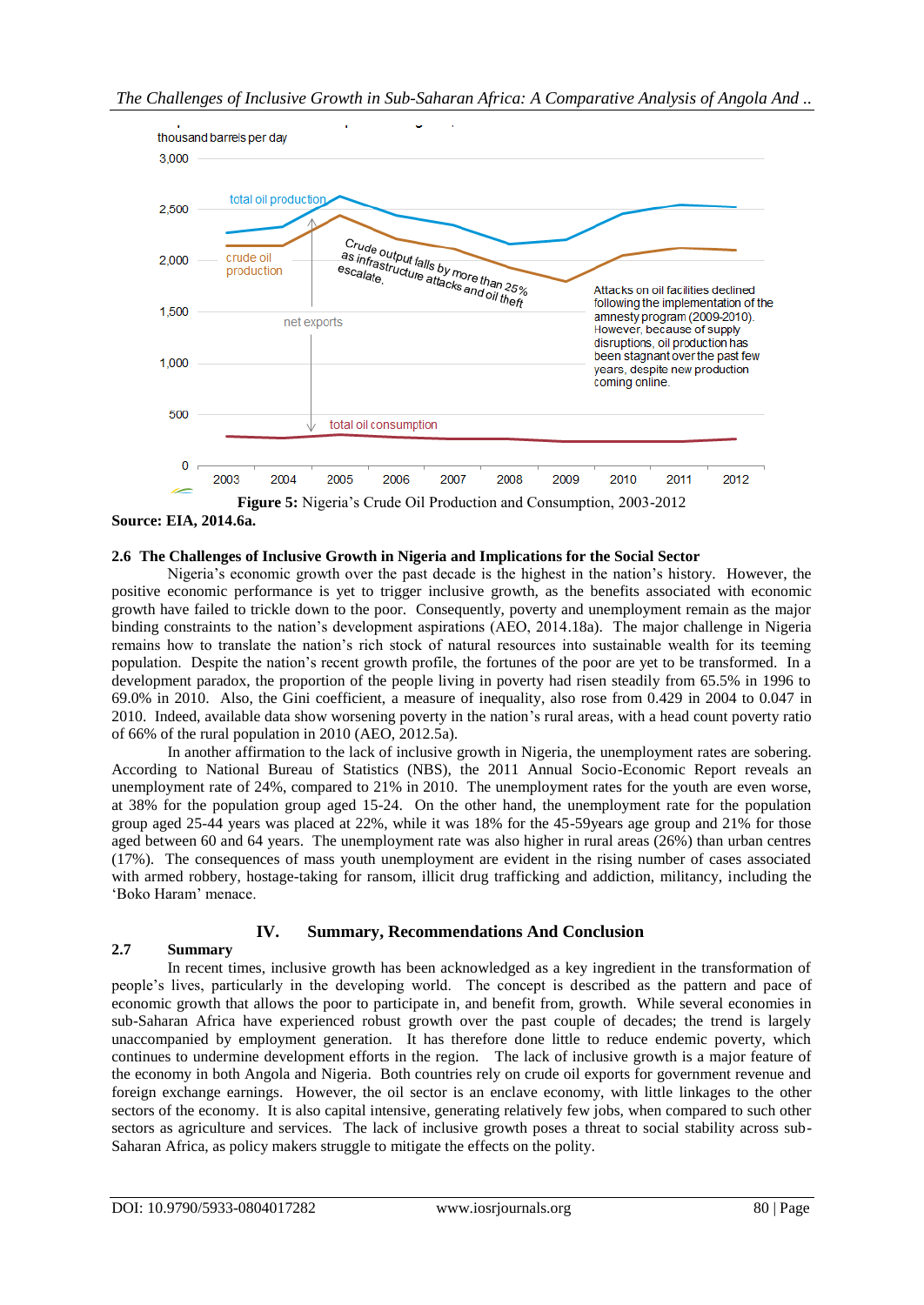## **2.8 Recommendations**

This section presents recommendations aimed at fostering inclusive growth in sub-Saharan Africa. They include the following:

 **Embrace Economic Reform**: Several African countries have engaged in economic reform since the 1980s, with varying degrees of success. There is urgent need to fast track economic reform agenda, grounded in transparency and accountability. The aim of the reform agenda is to enhance the competitiveness of African economies and allow the private sector, acknowledged as the engine of economic growth, to general employment that is key to sustaining livelihoods and inclusive growth.

 **Strengthen Institutions that Enhance Growth**: A binding constraint to development in Sub-Saharan Africa is the prevalence of weak institutions. The establishment of key institutions is an imperative to promote inclusive growth. Such key institutions that enforce contract, promote law and order, as well as basic freedoms are necessary to inspire confidence in the economy and unleash the peoples' creative abilities.

 **Promote Regional Integration**: There is currently very little trade existing between African countries. Instead, most African countries engage with trade partners outside the region, in a development often blamed on the effect of colonialism. However, after more than fifty years since attaining political independence, African countries should first track regional integration aimed at boosting economic activity amongst African states. This is also the key to promoting regional integration, economic growth and development.

 **Adopt Export Orientation**: A key measure to foster inclusive growth is to gain entry into lucrative foreign markets for African commodities. While African countries should strive to retain traditional export markets in developed market economies, they should equally take advantage of opportunities unfolding in emerging economies. Lucrative export markets are now on the rise in China, India, and countries in developing Asia, as well as Latin America. African countries should take advantage of this trend and find markets for their commodities.

 **Develop Social and Physical Infrastructure**: Social and physical infrastructure in several African countries are in a state of disrepair. This development undermines economic activity and increases the cost of doing business. This is a key factor that renders many African economies uncompetitive. Therefore, concerted efforts should be made to rehabilitate infrastructure in the region and improve the delivery of such services as electricity, transportation, health care, education and communication.

 **Deepen Poverty Reduction Strategies**: In view of the endemic nature of poverty in Sub-Saharan Africa, policy makers in the region should integrate poverty reduction strategies into national development plans. This should embrace both short- and long-term anti-poverty measures aimed at rehabilitating the poor and creating wealth-enhancing opportunities for vulnerable elements in society, including youth, aged, women and the handicapped. Measures should also be taken to create social protection policies to mitigate impoverishment across African society.

## **2.9 Conclusion**

Economic growth is critical to the transformation of African economies. However, economic growth should be inclusive in order to foster economic transformation. The high incidence of poverty in Sub-Saharan Africa remains a binding constraint to the realization of sustainable livelihoods critical to inclusive growth. Development experts within and outside the region have identified employment creation as a key mechanism for inclusive growth and have tasked policy makers in the region to create the enabling environment to boost employment. This is important to mitigating social instability in Sub-Saharan Africa. Inclusive growth is also a process that is critical to the competitiveness of African economies, which is a priority to policy makers in the region.

## **References**

[1]. African Economic Outlook (AEO) (2015): Angola Country Profile. A Joint Publication by African Development Bank (AfDB); Organizanation for Economic Cooperation and Development (OECD); and United Nations Development Programme (UNDP).

[2]. ------------ (AEO) (2015a): Nigeria Country Profile.

- [3]. ------------(AEO) (2014): Global Value Chains & Africa's Industrialization. A Joint Publication by African Development Bank (AfDB); Organizanation for Economic Cooperation and Development (OECD); and United Nations Development Programme (UNDP).
- [4]. ------------- (AEO) (2012): Angola Country Profile.
- [5]. ------------- (AEO) (2012a): Nigeria Country Profile.<br>[6]. African Development Bank (AfDB) (2012): Inclu
- [6]. African Development Bank (AfDB) (2012): Inclusive Growth Agenda. Briefing Note 6: Briefing Notes for AFDB's Long-term Strategy. Tunis.
- [7]. Angola Brief (2012): Economic Growth in Angola to 2017: The Major Challenges. December. Vol. 2, No. 4. A Joint Publication by Chris Michelsen Institute (CMI) and Centro de Estudos e Investiga ç ã o Cientifica (CEIC).
- [8]. Arieff, A., Weiss, M. and V. Jones (2010): The Global Economic Crisis: Impact on Sub-Saharan Africa and Global Policy Responses. CRS Report for Congress. Congressional Research Service, Washington, D.C.
- [9]. Basu, A., Calamitsis, E. and D. Ghura (2000): Promoting Growth in Sub-Saharan African Learning that Works. International Monetary Fund. Washington, D.C.